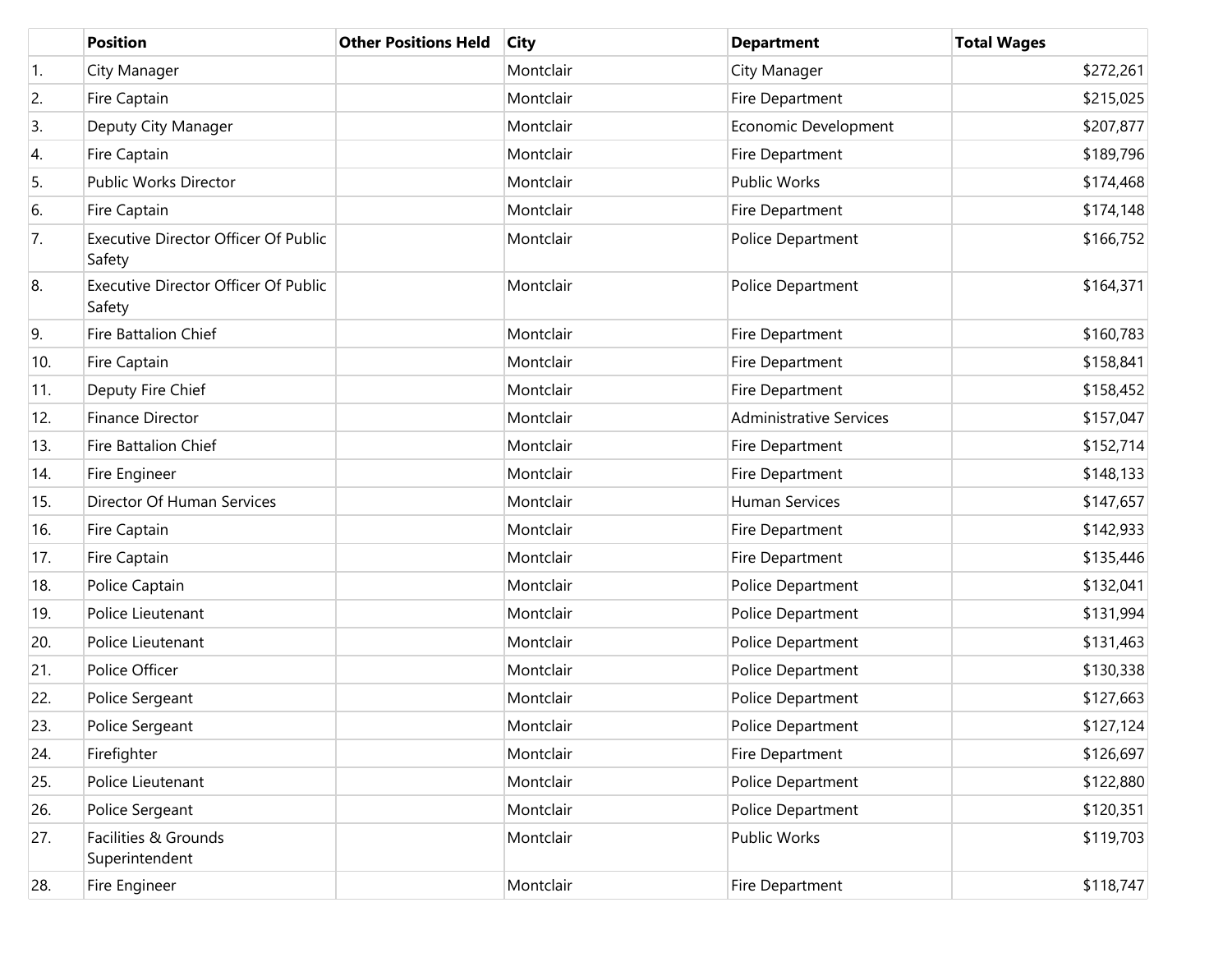| 29. | Police Sergeant                                          | Montclair | Police Department              | \$117,594 |
|-----|----------------------------------------------------------|-----------|--------------------------------|-----------|
| 30. | Police Officer                                           | Montclair | Police Department              | \$115,392 |
| 31. | Fire Engineer                                            | Montclair | Fire Department                | \$115,264 |
| 32. | Police Sergeant                                          | Montclair | Police Department              | \$114,893 |
| 33. | Police Officer                                           | Montclair | Police Department              | \$114,605 |
| 34. | Police Sergeant                                          | Montclair | Police Department              | \$113,739 |
| 35. | Fire Engineer                                            | Montclair | Fire Department                | \$113,711 |
| 36. | Public Works Superintendent                              | Montclair | <b>Public Works</b>            | \$113,178 |
| 37. | Police Officer                                           | Montclair | Police Department              | \$112,574 |
| 38. | City Planner/Planning Manager                            | Montclair | <b>Community Development</b>   | \$112,519 |
| 39. | Human Resources Manager                                  | Montclair | <b>Administrative Services</b> | \$112,498 |
| 40. | Fire Engineer                                            | Montclair | Fire Department                | \$111,669 |
| 41. | Police Sergeant                                          | Montclair | Police Department              | \$109,229 |
| 42. | <b>Building Official/Code Enforcement</b><br>Manager     | Montclair | <b>Community Development</b>   | \$108,937 |
| 43. | Police Officer                                           | Montclair | Police Department              | \$106,889 |
| 44. | Police Officer                                           | Montclair | Police Department              | \$106,256 |
| 45. | Police Officer                                           | Montclair | Police Department              | \$105,604 |
| 46. | Police Sergeant                                          | Montclair | Police Department              | \$105,365 |
| 47. | <b>Assistant Director Of</b><br>Housing/Planning Manager | Montclair | Economic Development           | \$104,413 |
| 48. | Police Officer                                           | Montclair | Police Department              | \$104,333 |
| 49. | Police Officer                                           | Montclair | Police Department              | \$103,687 |
| 50. | Director Of Community<br>Development                     | Montclair | <b>Community Development</b>   | \$103,254 |
| 51. | Police Officer                                           | Montclair | Police Department              | \$102,434 |
| 52. | Police Officer                                           | Montclair | Police Department              | \$102,119 |
| 53. | Police Officer                                           | Montclair | Police Department              | \$98,862  |
| 54. | Police Officer                                           | Montclair | Police Department              | \$98,369  |
| 55. | Information Technology Manager                           | Montclair | <b>Administrative Services</b> | \$97,513  |
| 56. | Police Officer                                           | Montclair | Police Department              | \$96,715  |
| 57. | Police Officer                                           | Montclair | Police Department              | \$94,232  |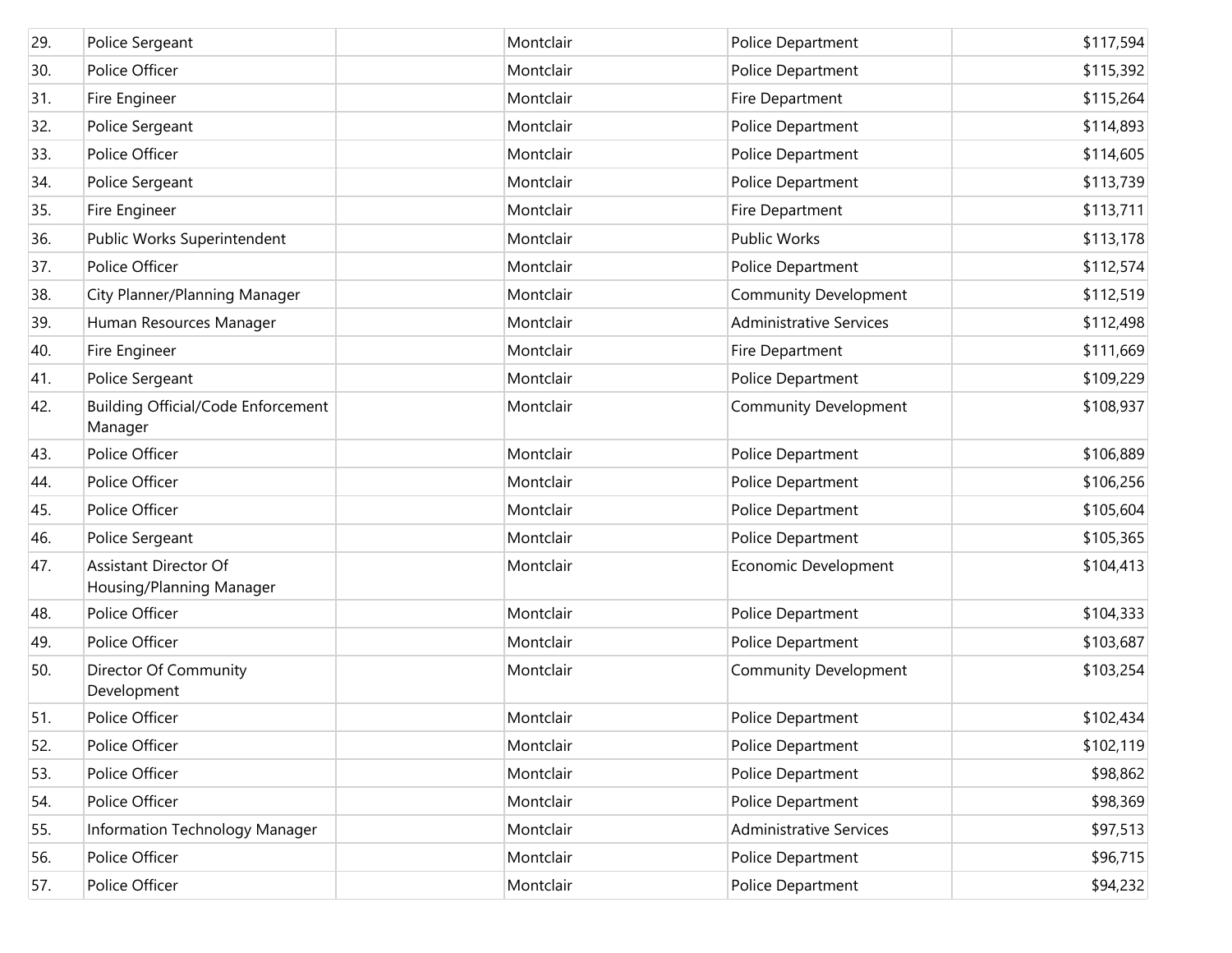| 58. | Police Officer                        |                                                    | Montclair | Police Department              | \$92,822 |
|-----|---------------------------------------|----------------------------------------------------|-----------|--------------------------------|----------|
| 59. | Police Officer                        |                                                    | Montclair | Police Department              | \$91,990 |
| 60. | Police Officer                        |                                                    | Montclair | Police Department              | \$91,960 |
| 61. | Police Officer                        |                                                    | Montclair | Police Department              | \$89,592 |
| 62. | Police Officer                        |                                                    | Montclair | Police Department              | \$89,194 |
| 63. | Police Officer                        |                                                    | Montclair | Police Department              | \$88,124 |
| 64. | Police Officer                        |                                                    | Montclair | Police Department              | \$87,984 |
| 65. | Police Officer                        |                                                    | Montclair | Police Department              | \$87,143 |
| 66. | Law Enforcement Systems<br>Supervisor | Senior Information<br><b>Technology Specialist</b> | Montclair | Police Department              | \$87,016 |
| 67. | Police Officer                        |                                                    | Montclair | Police Department              | \$86,348 |
| 68. | Police Officer                        |                                                    | Montclair | Police Department              | \$86,290 |
| 69. | Plans Examiner                        |                                                    | Montclair | <b>Community Development</b>   | \$84,331 |
| 70. | Deputy Fire Marshall                  |                                                    | Montclair | <b>Community Development</b>   | \$83,709 |
| 71. | Firefighter                           |                                                    | Montclair | Fire Department                | \$83,693 |
| 72. | Police Officer                        |                                                    | Montclair | Police Department              | \$83,188 |
| 73. | Police Officer                        |                                                    | Montclair | Police Department              | \$82,930 |
| 74. | Police Officer                        |                                                    | Montclair | Police Department              | \$82,508 |
| 75. | Police Officer                        |                                                    | Montclair | Police Department              | \$79,737 |
| 76. | Firefighter                           |                                                    | Montclair | Fire Department                | \$79,156 |
| 77. | Fire Engineer                         |                                                    | Montclair | Fire Department                | \$78,871 |
| 78. | <b>Finance Supervisor</b>             |                                                    | Montclair | <b>Administrative Services</b> | \$77,609 |
| 79. | Public Works Inspector                |                                                    | Montclair | Public Works                   | \$77,436 |
| 80. | Police Officer                        |                                                    | Montclair | Police Department              | \$77,237 |
| 81. | Code Enforcement Supervisor           |                                                    | Montclair | <b>Community Development</b>   | \$76,859 |
| 82. | Associate Planner                     |                                                    | Montclair | <b>Community Development</b>   | \$75,276 |
| 83. | Firefighter                           |                                                    | Montclair | Fire Department                | \$74,628 |
| 84. | Senior Management Analyst             |                                                    | Montclair | <b>Administrative Services</b> | \$74,382 |
| 85. | Project Manager                       |                                                    | Montclair | Public Works                   | \$73,899 |
| 86. | Equipment Maintenance Supervisor      |                                                    | Montclair | Public Works                   | \$73,038 |
| 87. | <b>Environmental Manager</b>          |                                                    | Montclair | Public Works                   | \$71,983 |
| 88. | <b>Gis Specialist</b>                 |                                                    | Montclair | <b>Administrative Services</b> | \$68,960 |